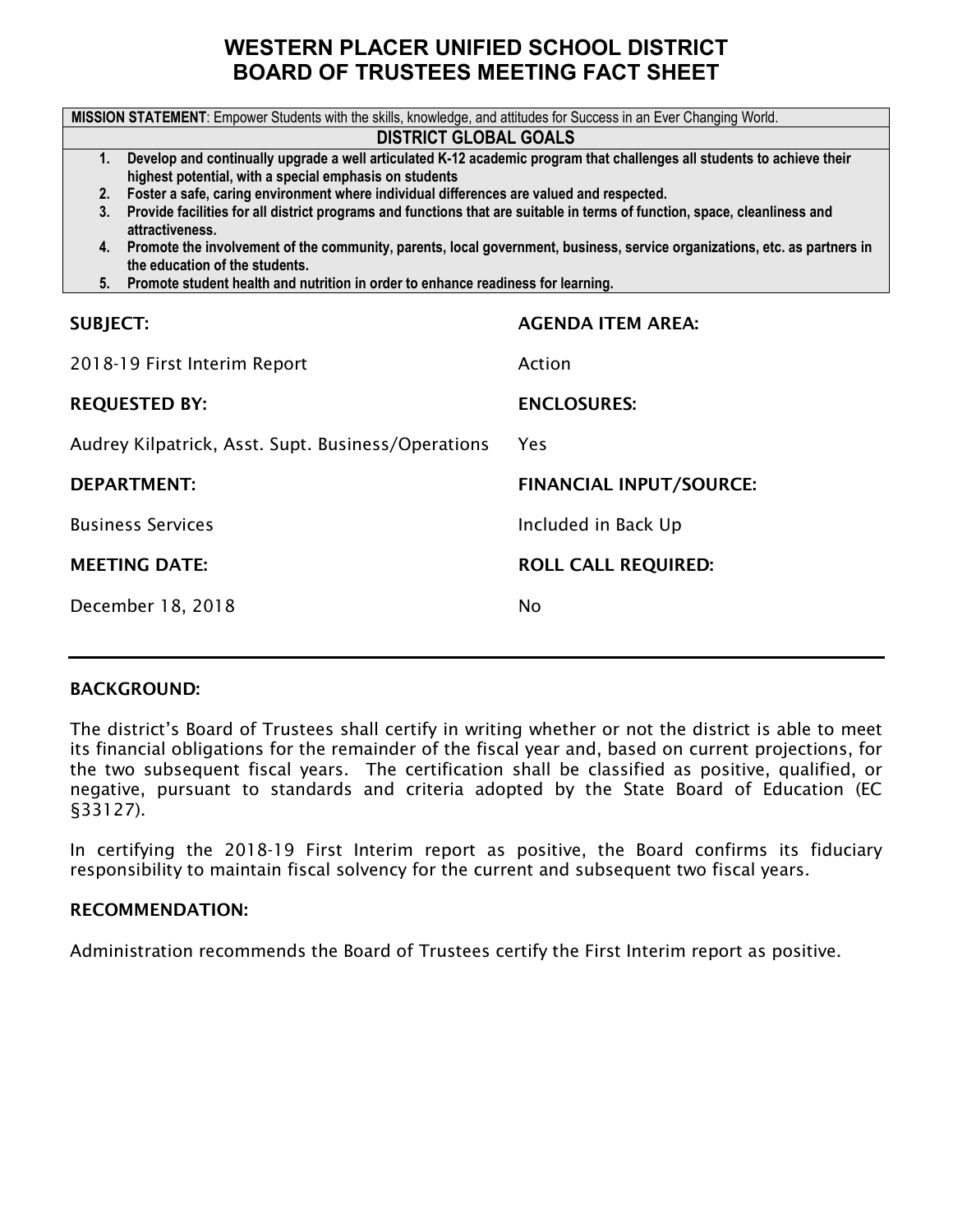The First Interim budget report is a snapshot in time of the local educational agency's (LEA) revenue and expenditure forecasts for the current fiscal year as well as a projection of the two subsequent fiscal years. It is a time to adjust the budget based upon the enacted State Budget and subsequent trailer bills, the closing of the prior fiscal year, and other factors that impact revenue and expenditures. The First Interim report covers the period of time from July 1 through October 31 each fiscal year and must be submitted to the county office of education no later than December 15.

#### BUDGET ASSUMPTIONS:

#### Planning Factors for First Interim and MYPs:

The 2018-19 budget assumptions are used to prepare the 2018-19 Budget and multiyear projections for 2019-20 and 2020-21 fiscal years. Placer County Office of Education (PCOE) provides districts with a Common Message letter outlining basic assumptions for the First Interim Budget. PCOE has recommended that each district use State Dept. of Finance (DOF) gap funding percentages as estimated by DOF and provided in the Fiscal Crisis and Management Assistance Team (FCMAT) LCFF Calculator.

Additionally, PCOE is recommending the district incorporate projection information from FCMAT and School Services of California (SSC) Dartboard for specific budget circumstances for our individual district. Every district receives differing amounts of revenue through the LCFF funding model and has its own particular set of financial risk factors. It is important that all districts continue to assess their individual situations and plan accordingly to maintain fiscal solvency. Key planning factors for LEAs to incorporate into the 2018-19 budget and multiyear projections are listed on the next page and based on the latest information available.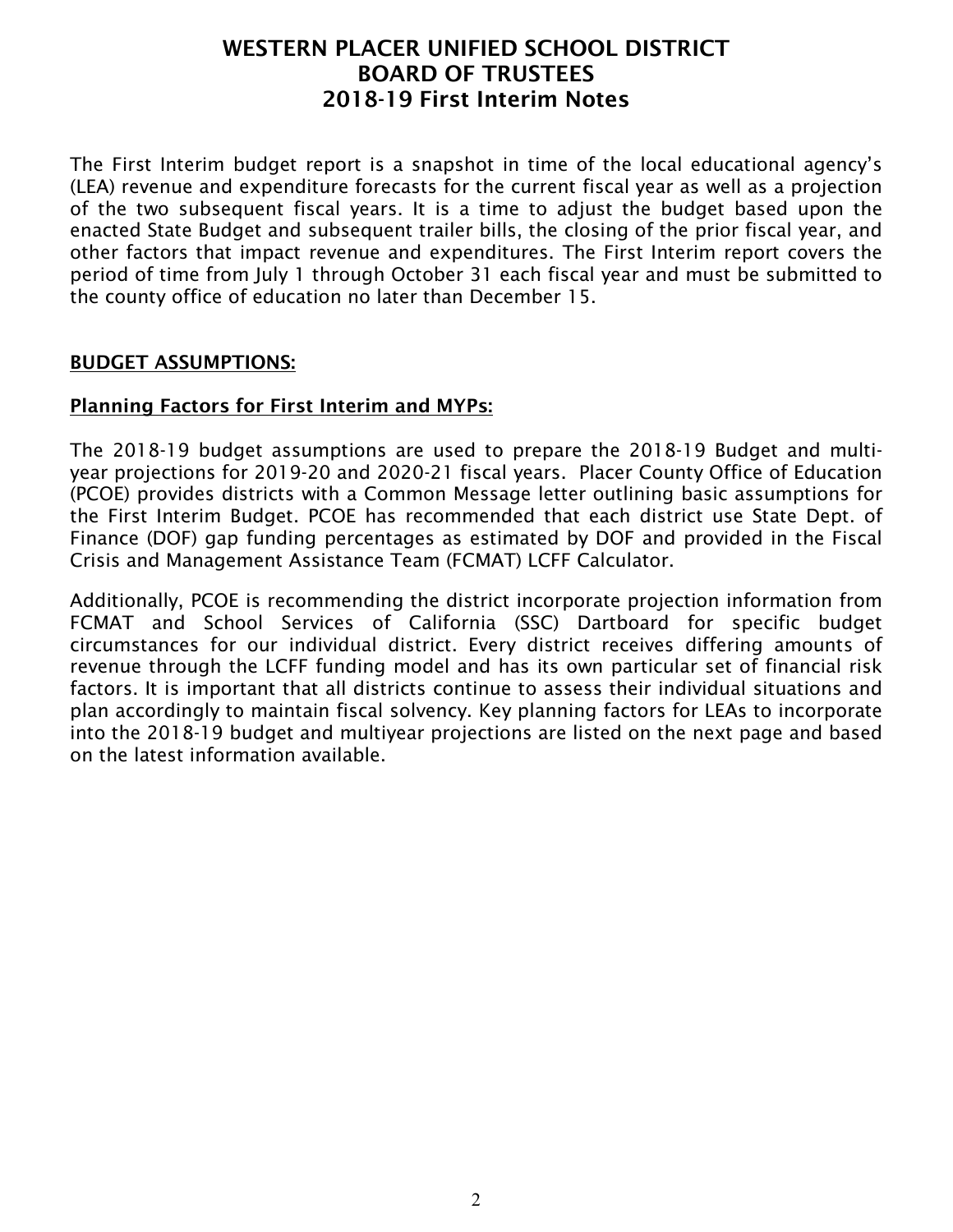#### GENERAL FUND BUDGET ASSUMPTIONS FIRST INTERIM AND MYP - Revenues

District assumptions for the 2018-19 First Interim budget year and future multi-years are conservative with projected LCFF GAP funding estimates per State Dept. of Finance estimates, projected COLAs, an increase in projected enrollment growth of 70 students in 2018-19 and an ADA percentage yield steady at 95.8% in 2018-19.

|                                            | 18/19          | <b>18/19 First</b> | 19/20             | 20/21             |                                                                                     |
|--------------------------------------------|----------------|--------------------|-------------------|-------------------|-------------------------------------------------------------------------------------|
|                                            | <b>Adopted</b> | Interim            | <b>Projection</b> | <b>Projection</b> |                                                                                     |
| <b>REVENUE</b>                             |                |                    |                   |                   |                                                                                     |
| <b>Enrollment</b>                          | 7,030          | 7,030              | 7,100             | 7.171             | <b>Based on 17/18 Actual</b><br><b>CALPADS Enrollment and</b><br><b>Projections</b> |
| <b>ADA Yield</b>                           | 95.8%          | 95.8%              | 95.8%             |                   | 95.8% Based on Historical Rates                                                     |
| <b>ADA</b>                                 | 6,753          | 6,753              | 6,821             | 6,889             | <b>Enrollment X ADA Yield</b>                                                       |
| % Increase (Decrease) Enrollment           | 1.0%           | $1.0\%$            | 1.0%              |                   | 1.0% Based on Historical Rates                                                      |
| # Increase (Decrease) Enrollment           | 70             | 70                 | 70                | 71                |                                                                                     |
| <b>Statutory COLA %</b>                    | 2.71%          | 2.71%              | 2.57%             |                   | 2.67% Per PCOE Common Message                                                       |
| <b>LCFF COLA %</b>                         | 3.00%          | 3.70%              | 2.57%             |                   | 2.67% Per SSC Dartboard                                                             |
| <b>LCFF Entitlement Factors:</b>           |                |                    |                   |                   |                                                                                     |
| <b>Base Grant - Grades K-3</b>             | \$7,409        | \$7,459            | \$7,651           |                   | \$7,855 Per LCFF Calculator                                                         |
| <b>Base Grant - Grades 4-6</b>             | \$7,520        | \$7,571            | \$7,766           |                   | \$7,973 Per LCFF Calculator                                                         |
| <b>Base Grant - Grades 7-8</b>             | \$7,744        | \$7,796            | \$7,996           |                   | \$8,209 Per LCFF Calculator                                                         |
| <b>Base Grant - Grades 9-12</b>            | \$8,973        | \$9,034            | \$9,266           |                   | \$9,513 Per LCFF Calculator                                                         |
| Grade Span Funding (K-3 CSR & 9-12         | \$771          | \$776              | \$796             |                   | \$817 Per LCFF Calculator                                                           |
| Supplemental Grants (% Adj. Base)          | 20%            | 20%                | 20%               |                   | 20% Per LCFF Calculator                                                             |
| <b>Concentration Grants</b>                | 50%            | 50%                | 50%               |                   | 50% Per LCFF Calculator                                                             |
| <b>Concentration Grant Threshold</b>       | 55%            | 55%                | 55%               |                   | 55% Per LCFF Calculator                                                             |
| <b>LCFF Gap Closed Percentage</b>          | 100.00%        | 100.00%            | 100.00%           |                   | 100.00% Per LCFF Calculator                                                         |
| <b>LCFF Entitlement per ADA (Inc Supp)</b> | 8,795          | 8.915              | 9,143             |                   | 9.379 Per LCFF Calculator                                                           |
| <b>LCFF Funding - Base</b>                 | 56,066,633     | 56,444,024         | 58,511,746        |                   | 60,657,834 Per LCFF Calculator                                                      |
| <b>Property Tax change</b>                 | 3.00%          | 3.80%              | $3.00\%$          |                   | 3.00% County Taxes Report/3-Yr Av                                                   |
| <b>Est. Property Taxes</b>                 | 48,371,787     | 50,046,237         | 51,547,624        |                   | 53,094,053 Actuals/3-Yr Average                                                     |
| <b>LCFF Supplemental Funds</b>             | 3,731,847      | 3,757,125          | 3,902,601         |                   | 4,008,006 Per LCFF Calculator                                                       |
| <b>Federal Revenue</b>                     | 0%             | 0%                 | 0%                |                   | 0% Per PCOE Common Message                                                          |
| <b>Categorical COLA</b>                    | 2.71%          | 2.71%              | 2.57%             |                   | 2.67% Per PCOE Common Message                                                       |
| <b>Transfers In</b>                        |                |                    |                   |                   | 150,000 S150K From Fund 17 Wetlan                                                   |
| <b>Lottery Unrestricted/ADA</b>            | \$146.00       | \$151.00           | \$151.00          |                   | \$151.00 Per SSC Dartboard                                                          |
| <b>Lottery Restricted/ADA</b>              | \$48.00        | \$53.00            | \$53.00           |                   | \$53.00 Per SSC Dartboard                                                           |
| <b>Mandate Block Grant (grades K-8)</b>    | \$31.16        | \$31.16            | \$31.96           |                   | \$32.81 Per SSC Dartboard                                                           |
| <b>Mandate Block Grant (grades 9-12)</b>   | \$59.83        | \$59.83            | \$61.37           |                   | \$63.01 Per SSC Dartboard                                                           |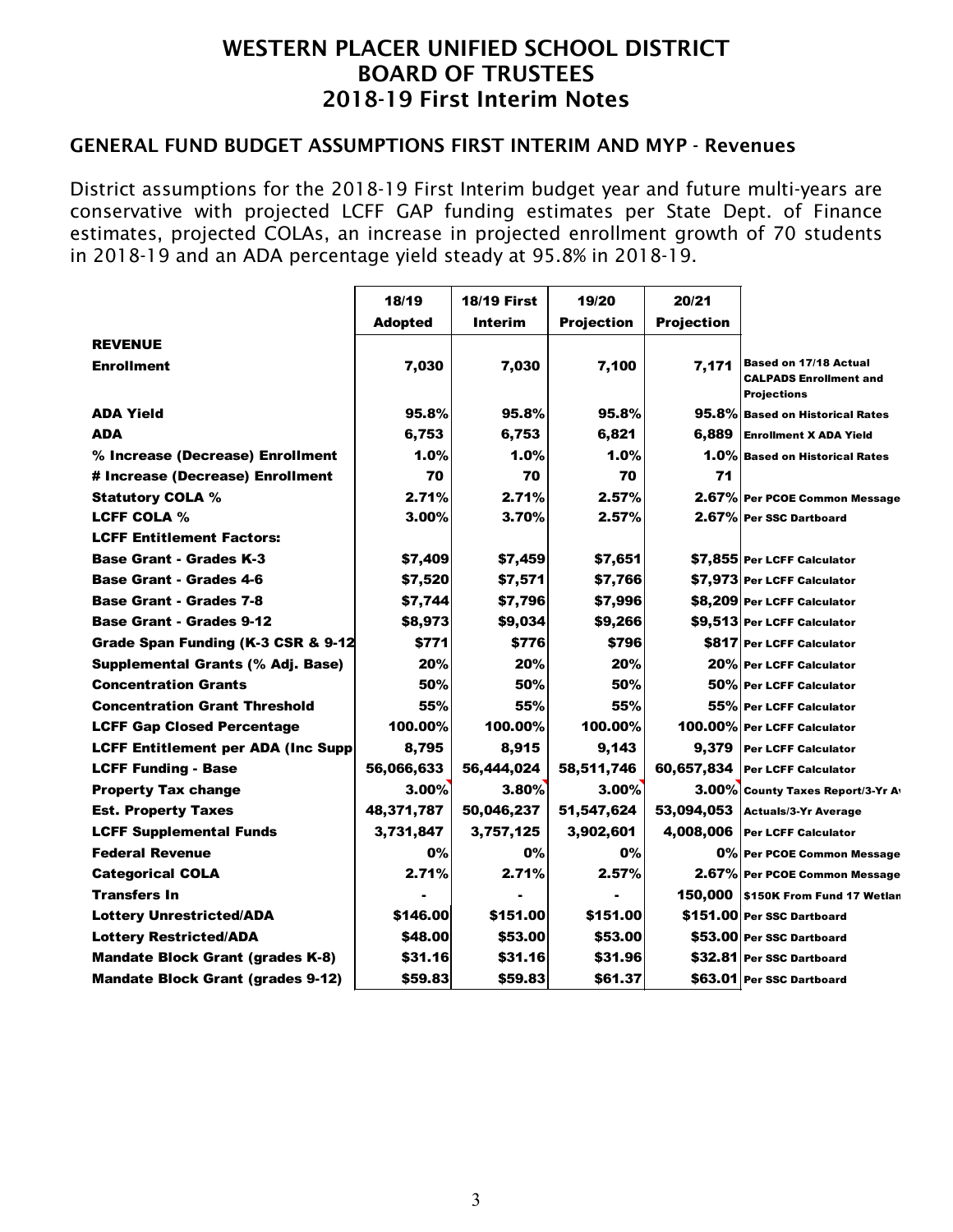#### GENERAL FUND BUDGET ASSUMPTIONS FIRST INTERIM AND MYP - EXPENDITURES

|                                           | 18/19          |    |                                      |   |                            |    |                            |                                                                |
|-------------------------------------------|----------------|----|--------------------------------------|---|----------------------------|----|----------------------------|----------------------------------------------------------------|
|                                           | <b>Adopted</b> |    | <b>18/19 First</b><br><b>Interim</b> |   | 19/20<br><b>Projection</b> |    | 20/21<br><b>Projection</b> |                                                                |
| <b>EXPENDITURES</b>                       |                |    |                                      |   |                            |    |                            |                                                                |
| <b>Certificated New Positions - FTE</b>   | 2.1            |    | 3.1                                  |   | 2.0                        |    | 2.0                        | <b>Based on Enrollment &amp;</b><br><b>Program Projections</b> |
| <b>Estimated Retirements - FTE</b>        | 8.0            |    | 8.0                                  |   | 0.0                        |    | 0.0                        | <b>Based on Notifications</b>                                  |
| <b>Reductions in Staffing - FTE</b>       | 0.0            |    | 0.0                                  |   | 0.0                        |    | 0.0                        |                                                                |
| <b>Staffing Ratios:</b>                   |                |    |                                      |   |                            |    |                            |                                                                |
| <b>TK/Kindergarten</b>                    | 25:1           |    | 25:1                                 |   | 25:1                       |    | 25:1                       | Per Contract - District-wide                                   |
| $1 - 3$                                   | 25:1           |    | 25:1                                 |   | 25:1                       |    | 25:1                       | Per Contract - District-wide                                   |
| $4 - 5$                                   | 31:1           |    | 31:1                                 |   | 31:1                       |    | 31:1                       | <b>Per Contract</b>                                            |
| $6-8$                                     | 32:1           |    | 32:1                                 |   | 32:1                       |    | 32:1                       | <b>Per Contract</b>                                            |
| $9 - 12$                                  | 36:1           |    | 36:1                                 |   | 36:1                       |    | 36:1                       | <b>Per Contract</b>                                            |
| <b>Certificated Step/Column</b>           | 1.70%          |    | 1.70%                                |   | 1.70%                      |    | 1.70%                      |                                                                |
| <b>Classified New Positions - FTE</b>     | 0.0            |    | 2.4                                  |   | 0.0                        |    | 0.0                        |                                                                |
| <b>Estimated Retirements - FTE</b>        | 0.0            |    | 0.0                                  |   | 0.0                        |    | 0.0                        |                                                                |
| <b>Reductions in Staffing - FTE</b>       | 0.0            |    | 0.0                                  |   | 0.0                        |    | 0.0                        |                                                                |
| <b>Classified Step/Column</b>             | 1.40%          |    | 1.40%                                |   | 1.40%                      |    | 1.40%                      |                                                                |
| <b>Health Benefits</b>                    | $0.0\%$        |    | $0.0\%$                              |   | $0.0\%$                    |    | $0.0\%$                    | <b>Contribution Capped</b>                                     |
| <b>CalPERS Employer Rate</b>              | 18.062%        |    | 18.062%                              |   | 20.70%                     |    | 23.40%                     | Per PCOE Common Message                                        |
| <b>CalSTRS Employer Rate</b>              | 16.28%         |    | 16.28%                               |   | 18.13%                     |    | 19.10%                     | Per PCOE Common Message                                        |
| <b>Budget Reductions</b>                  |                |    |                                      |   |                            |    |                            |                                                                |
| <b>Transfers Out</b>                      | 23,360         |    | 23,360                               |   | 23,360                     |    | 23,360                     |                                                                |
| <b>Designated for Economic Uncertaint</b> | 3%             |    | 3%                                   |   | 3%                         |    | 3%                         |                                                                |
| <b>Site Allocations:</b>                  |                |    |                                      |   |                            |    |                            |                                                                |
| <b>Elementary</b>                         | \$<br>47.00    | \$ | 47.00                                | S | 47.00                      | \$ | 47.00                      |                                                                |
| <b>Middle School</b>                      | \$<br>58.50    | \$ | 58.50                                | S | 58.50                      | \$ | 58.50                      |                                                                |
| <b>High School</b>                        | \$<br>83.75    | \$ | 83.75                                | S | 83.75                      | \$ | 83.75                      |                                                                |
| Lottery per teacher                       | \$<br>500.00   | S  | 500.00                               | S | 500.00                     | S  |                            | 500.00 Per Contract                                            |

The 2018-19 Proposed Budget also includes the LCFF Supplemental Funds budget that has been reviewed by the District LCAP Committee. Negotiations are not completed for the 2018-19 school year for all bargaining units.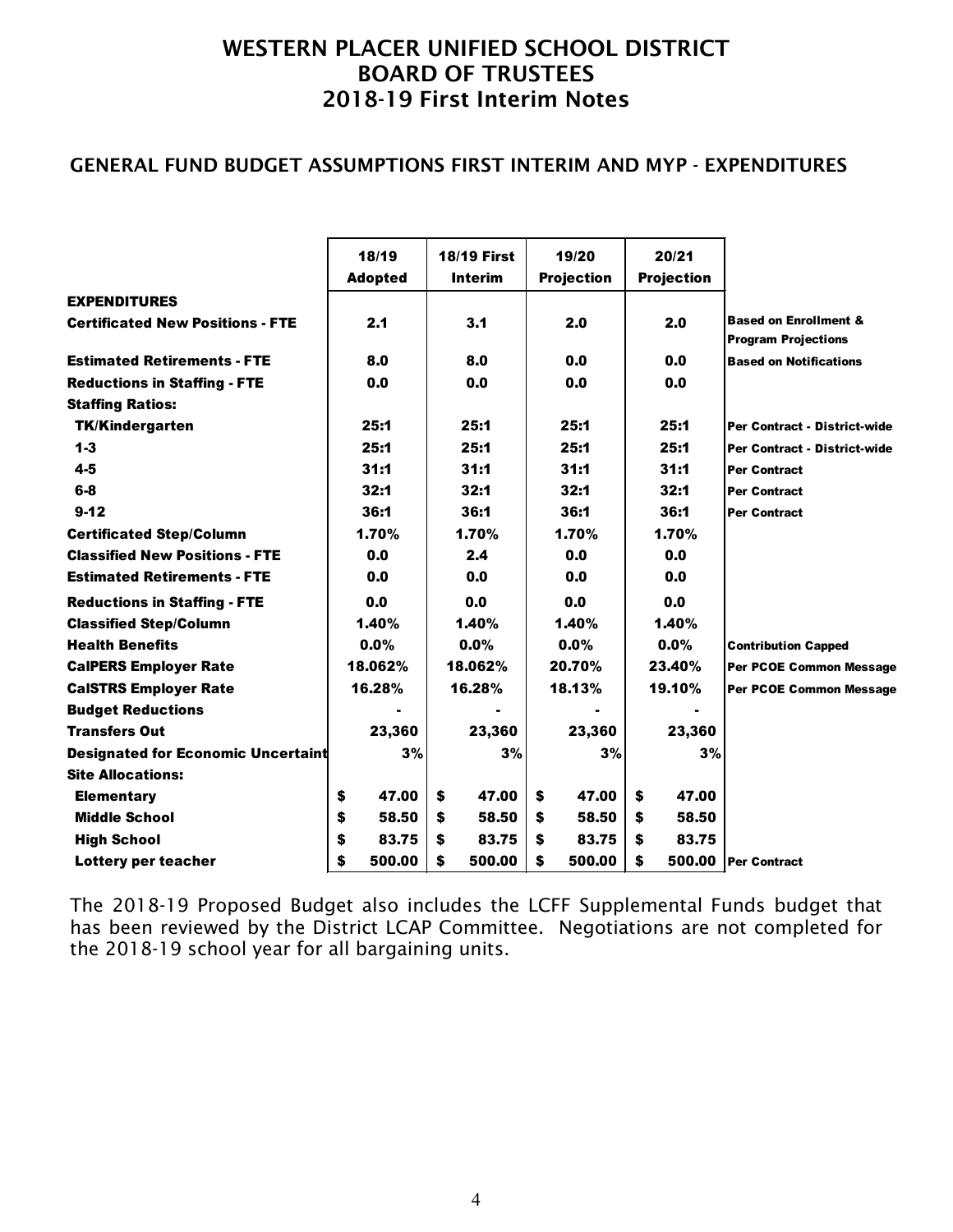#### Local Control Funding Formula

The Governor's 2018-19 State Budget implements full funding of the LCFF program in the budget year 2018-19 with a minimum guarantee of \$78.4 billion. The additional funding includes the increased COLA to 2.71% as well as provides a modest augmentation of .99% to the formula. While the economy has improved quickly over the last few years, both the Governor and the Department of Finance continue to remind educational entities that an economic downturn is inevitable and would negatively affect school funding. As the Governor has fully-funded the LCFF program in 2018-19, any future increases from the State would be in a COLA.

#### One-Time Funding

The Governor State Budget includes more than \$1 billion in one-time discretionary funds for school districts, which equates to approximately \$184/ADA. These funds are included in 2018-19 First Interim revenues and expenditures.

#### Other State Programs

Programs outside the LCFF, including Special Education and Child Nutrition will receive the statutory COLA of 2.71%.

#### PROPOSED BUDGET:

The 2018-19 First Interim budget, presented on the following page, is built from assumptions from the State-adopted budget, federal and local revenue projections, district historical data, SSC dartboard, FCMAT LCFF Calculator and PCOE Common Message.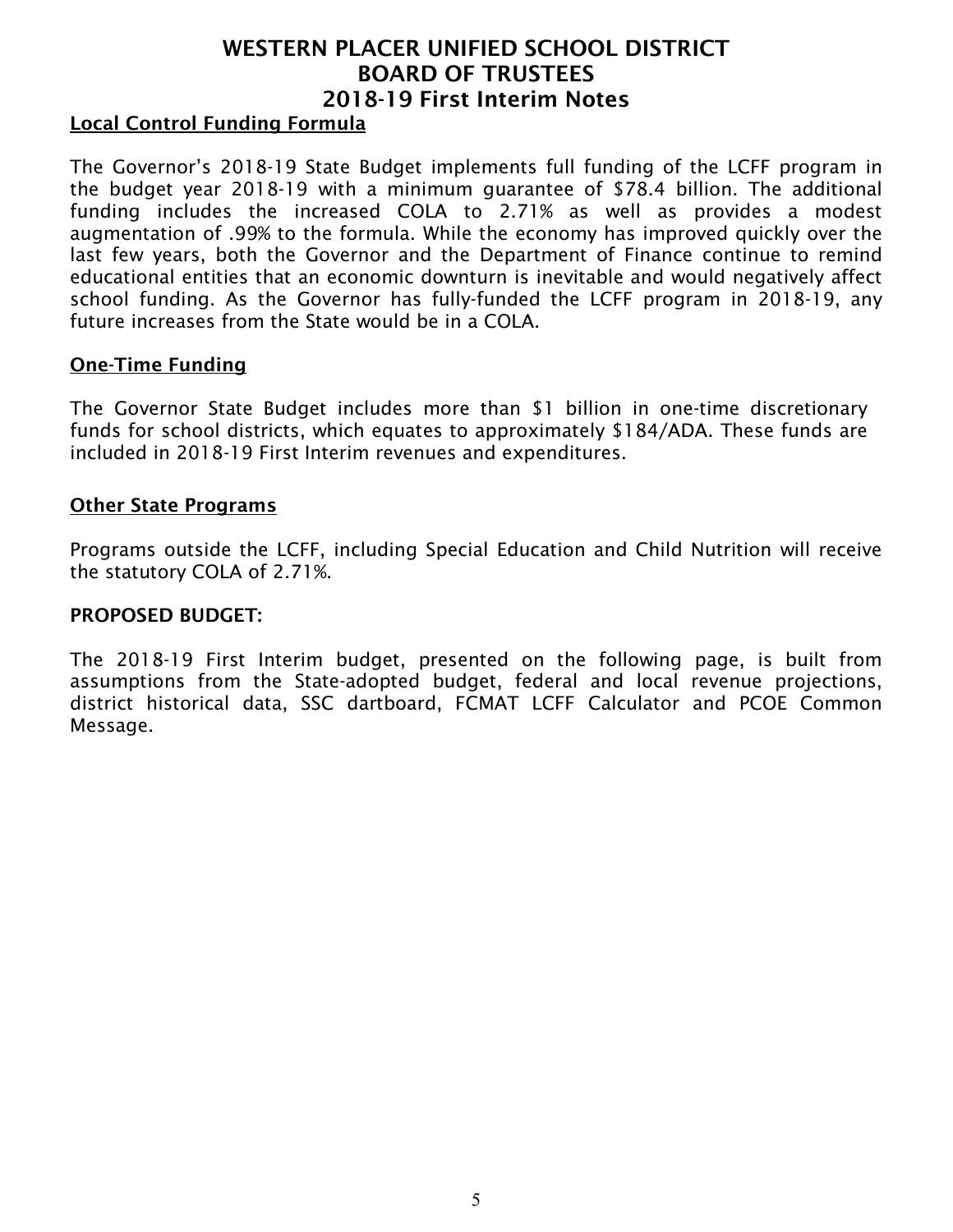The District's 2018-19 First Interim General Fund Budget is presented as follows:

|                                                                |                     | <b>First Interim</b> |                 |
|----------------------------------------------------------------|---------------------|----------------------|-----------------|
|                                                                |                     | 2018-19              |                 |
|                                                                | <b>Unrestricted</b> | <b>Restricted</b>    | <b>Combined</b> |
| Revenues                                                       |                     |                      |                 |
| LCFF Funding - Base                                            | 56,444,024          | 985,440              | 57,429,464      |
| LCFF Funding - Supplemental                                    | 3,757,125           |                      | 3,757,125       |
| <b>Federal Revenue</b>                                         |                     | 2,649,761            | 2,649,761       |
| <b>State Revenue</b>                                           | 2,508,311           | 4,971,753            | 7,480,064       |
| Local Revenue                                                  | 1,587,624           | 2,753,767            | 4,341,391       |
| <b>Total Revenue</b>                                           | 64,297,084          | 11,360,721           | 75,657,805      |
| Expenditures                                                   |                     |                      |                 |
| <b>Certificated Salaries</b>                                   | 27,291,172          | 5,051,612            | 32,342,784      |
| <b>Classified Salaries</b>                                     | 5,963,682           | 3,537,070            | 9,500,752       |
| <b>Benefits</b>                                                | 12,441,117          | 6,341,845            | 18,782,962      |
| <b>Books and Supplies</b>                                      | 6,361,872           | 2,454,774            | 8,816,646       |
| Other Services & Oper. Exp                                     | 5,353,058           | 3,087,867            | 8,440,925       |
| Capital Outlay                                                 | 44,501              | 399,470              | 443,971         |
| Other Outgo 7xxx                                               | 225,075             | 1,860,654            | 2,085,729       |
| Transfer of Indirect 73xx                                      | (941, 162)          | 937,293              | (3,869)         |
|                                                                |                     |                      |                 |
| <b>Total Expenditures</b>                                      | 56,739,315          | 23,670,585           | 80,409,900      |
| Deficit/Surplus                                                | 7,557,769           | (12,309,864)         | (4,752,095)     |
| Transfers In                                                   |                     |                      |                 |
| Transfers out                                                  | (23,360)            |                      | (23,360)        |
| Contributions to Restricted<br>Net increase (decrease) in Fund | (11, 392, 267)      | 11,392,267           |                 |
| <b>Balance</b>                                                 | (3,857,858)         | (917, 597)           | (4,775,455)     |
| <b>Beginning Balance</b>                                       | 7,094,185           | 1,254,587            | 8,348,772       |
|                                                                |                     |                      |                 |
| <b>Ending Fund Balance</b>                                     | 3,236,327           | 336,990              | 3,573,317       |
| <b>Components of Ending Fund Balance</b>                       |                     |                      |                 |
| <u>Nonspendable:</u>                                           |                     |                      |                 |
| Reserve - Revolving Fund                                       | 5,000               |                      | 5,000           |
|                                                                |                     |                      |                 |
| <u> Restricted:</u>                                            |                     |                      |                 |
| Reserve - Designated Programs                                  |                     | 336,990              | 336,990         |
| Unassigned/Unappropriated:                                     |                     |                      |                 |
| Reserve - Economic Uncertainty @ 3%                            |                     |                      |                 |
| Reserve - Charter Technical Assistance                         | 2,412,998           |                      | 2,412,998       |
|                                                                | 237,296             |                      | 237,296         |
| Reserve - Unassigned Economic                                  |                     |                      |                 |
| Uncertainty surplus/(deficit)                                  | 581,033             |                      | 581,033         |
| <b>Total Ending Fund Balance</b>                               | 3,236,327           | 336,990              | 3,573,317       |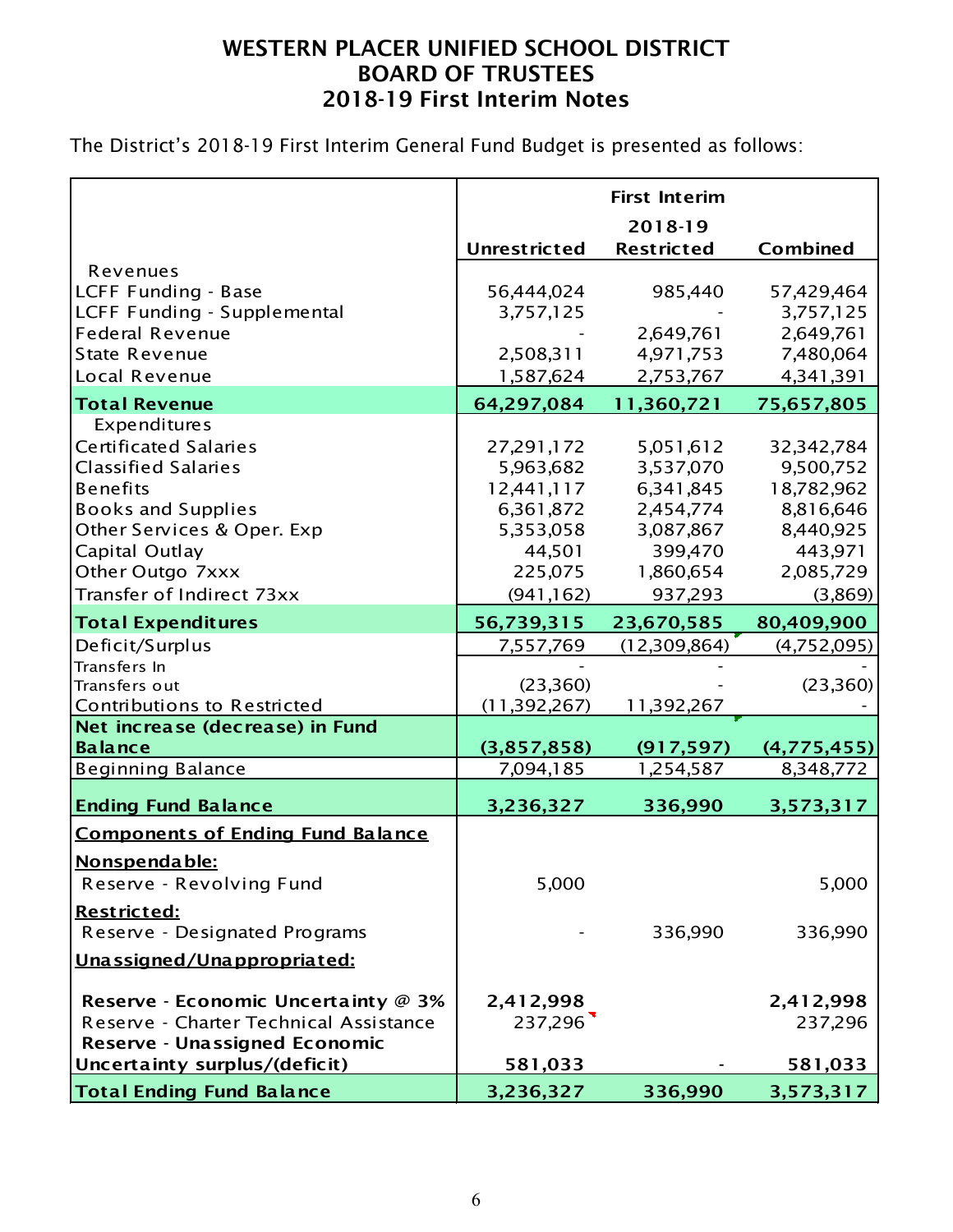### State Adopted Budget vs. First Interim Budget:

Each year our budget is revised as new information becomes available and assumptions are modified. The significant differences between the district's Adopted Budget and First Interim Budget are reflected in the table below and discussed with comments on the following pages.

|                                                                | Adopted<br><b>Budget</b><br>2018-19 |                          | Adopted<br>vs 1 st Int  |                            |                                       |                |
|----------------------------------------------------------------|-------------------------------------|--------------------------|-------------------------|----------------------------|---------------------------------------|----------------|
|                                                                | Combined                            | Unrestricted             | <b>Restricted</b>       | Combined                   | Variance                              |                |
| Revenues<br>LCFF Funding - Base<br>LCFF Funding - Supplemental | 57,052,073<br>3,731,847             | 56,444,024               | 985,440                 | 57,429,464<br>3,757,125    | 377,391<br>25,278                     | 1<br>1         |
| <b>Federal Revenue</b>                                         | 2,273,363                           | 3,757,125                | 2,649,761               | 2,649,761                  | 376,398                               | $\overline{c}$ |
| <b>State Revenue</b>                                           | 7,871,633                           | 2,508,311                | 4,971,753               | 7,480,064                  | (391, 569)                            | 3              |
| Local Revenue                                                  | 4,105,989                           | 1,587,624                | 2,753,767               | 4,341,391                  | 235,402                               | 4              |
| <b>Total Revenue</b>                                           | 75,034,905                          | 64,297,084               | 11,360,721              | 75,657,805                 | 622,900                               |                |
| Expenditures                                                   |                                     |                          |                         |                            |                                       |                |
| <b>Certificated Salaries</b>                                   | 32,322,975                          | 27,291,172               | 5,051,612               | 32,342,784                 | 19,809                                | 5              |
| <b>Classified Salaries</b>                                     | 9,331,776                           | 5,963,682                | 3,537,070               | 9,500,752                  | 168,976                               | $\epsilon$     |
| <b>Benefits</b>                                                | 18,748,328                          | 12,441,117               | 6,341,845               | 18,782,962                 | 34,634                                | $\overline{7}$ |
| <b>Books and Supplies</b>                                      | 5,562,357                           | 6,361,872                | 2,454,774               | 8,816,646                  | 3,254,289                             | 8              |
| Other Services & Oper. Exp                                     | 6,802,807                           | 5,353,058                | 3,087,867               | 8,440,925                  | 1,638,118                             | 9              |
| Capital Outlay                                                 | 330,000                             | 44,501                   | 399,470                 | 443,971                    | 113,971                               | $\it 10$       |
| Other Outgo 7xxx                                               | 2,143,183                           | 225,075                  | 1,860,654               | 2,085,729                  | (57, 454)                             | 11             |
| Transfer of Indirect 73xx                                      | (3,869)                             | (941, 162)               | 937,293                 | (3,869)                    |                                       |                |
| <b>Total Expenditures</b>                                      | 75,237,557                          | 56,739,315               | 23,670,585              | 80,409,900                 | 5,172,343                             |                |
| Deficit/Surplus                                                | (202, 652)                          | 7,557,769                | (12,309,864)            | (4,752,095)                | (4, 549, 443)                         |                |
| Transfers In                                                   |                                     |                          |                         |                            |                                       |                |
| Transfers out                                                  | (23,360)                            | (23,360)                 |                         | (23,360)                   |                                       |                |
| Contributions to Restricted                                    |                                     | (11, 392, 267)           | 11,392,267              |                            |                                       |                |
| Net increase (decrease) in Fund                                |                                     |                          |                         |                            |                                       |                |
| <b>Balance</b><br><b>Beginning Balance</b>                     | (226, 012)<br>3,676,299             | (3,857,858)<br>7,094,185 | (917, 597)<br>1,254,587 | (4, 775, 455)<br>8,348,772 | (4,549,443)<br>$\overline{4,672,473}$ |                |
|                                                                |                                     |                          |                         |                            |                                       |                |
| <b>Ending Fund Balance</b>                                     | 3,450,287                           | 3,236,327                | 336,990                 | 3,573,317                  | 123,030                               |                |
| <b>Components of Ending Fund Balance</b>                       |                                     |                          |                         |                            |                                       |                |
| Nonspendable:                                                  |                                     |                          |                         |                            |                                       |                |
| Reserve - Revolving Fund                                       | 5,000                               | 5,000                    |                         | 5,000                      |                                       |                |
| <u> Restricted:</u>                                            |                                     |                          |                         |                            |                                       |                |
| Reserve - Designated Programs                                  | 495,964                             |                          | 336,990                 | 336,990                    | (158, 974)                            |                |
| Unassigned/Unappropriated:                                     |                                     |                          |                         |                            |                                       |                |
|                                                                |                                     |                          |                         |                            |                                       |                |
| Reserve - Economic Uncertainty @ 3%                            | 2,257,828                           | 2,412,998                |                         | 2,412,998                  | 155,170                               |                |
| Reserve - Charter Technical Assistance                         | 200,555                             | 237,296                  |                         | 237,296                    | 36,741                                |                |
| Reserve - Unassigned Economic                                  |                                     |                          |                         |                            |                                       |                |
| Uncertainty surplus/(deficit)                                  | 490,940                             | 581,033                  |                         | 581,033                    | 90,093                                |                |
| <b>Total Ending Fund Balance</b>                               | 3,450,287                           | 3,236,327                | 336,990                 | 3,573,317                  | 123,030                               |                |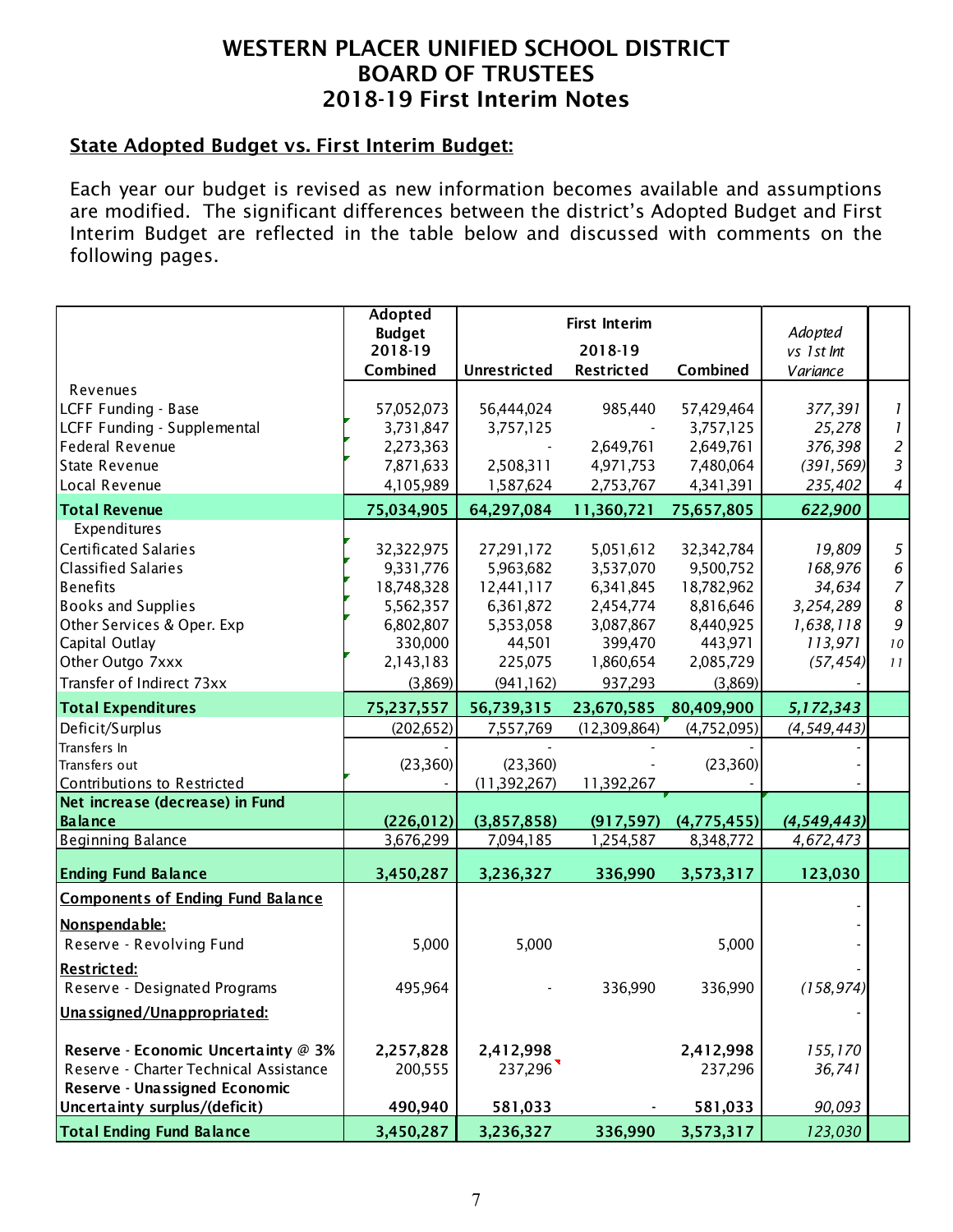# **Major Changes to Fund Balance since Adopted Budget - 2018-19 First Interim Report**

| <b>Budgeted Fund Balance Decrease at Adopted Budget</b>            |             |           | (\$226,012) |                |
|--------------------------------------------------------------------|-------------|-----------|-------------|----------------|
| <b>Revenues</b>                                                    |             |           |             |                |
| LCFF Sources - Increase in Statutory and Augmentation to LCFF COLA |             | 405,000   |             | 1              |
| <b>Federal Revenue</b>                                             |             |           |             |                |
| Carryover of prior year unspent allocations                        | 295,000     |           |             |                |
| Medi-Cal revenues (budgeted when received)                         | 30,000      |           |             |                |
| <b>Title IV Allocation</b>                                         | 50,000      |           |             |                |
| <b>Total Federal Revenue Changes</b>                               |             | 375,000   |             | $\overline{2}$ |
| <b>State Revenue</b>                                               |             |           |             |                |
| Reduction in One-Time Mandate Funding (State Budget)               | (1,065,000) |           |             |                |
| Increase in Lottery Revenue                                        | 65,000      |           |             |                |
| Low-Performing Students Block Grant                                | 560,000     |           |             |                |
| Carryover of prior year unspent allocations                        | 50,000      |           |             |                |
| <b>Total State Revenue changes</b>                                 |             |           |             |                |
| Local Revenue                                                      |             | (390,000) |             | 3              |
| Increase in TRANs revenues                                         | 10,000      |           |             |                |
| Western Placer Education Foundation grants                         | 15,000      |           |             |                |
| Local grazing agreement                                            | 10,000      |           |             |                |
| Refund from City of Lincoln for overcharge of water costs          | 115,000     |           |             |                |
| Other revenue changes                                              | 25,000      |           |             |                |
| Carryover of prior year unspent allocations                        | 70,000      |           |             |                |
| <b>Total Local Revenue changes</b>                                 |             |           |             |                |
| <b>Total Change in Revenues</b>                                    |             | 235,000   |             | 4              |
| <b>Expenditures</b>                                                |             |           | \$625,000   |                |
| <b>Certificated Salaries</b>                                       |             |           |             |                |
| Reduce 1.0 FTE TOSA                                                | (75,000)    |           |             |                |
| Increase 1.0 Temp TK teacher at LCE                                | 50,000      |           |             |                |
| Increase 1.0 FTE SDC teacher (filled by substitute)                | 30,000      |           |             |                |
| Transfer of coaching stipends to classified                        | (10,000)    |           |             |                |
| 2018-19 position control adjustments (actual vs. estimate)         | 25,000      |           |             |                |
| <b>Total Certificated Salaries changes</b>                         |             | 20,000    |             | 5              |
| <b>Classified Salaries</b>                                         |             |           |             |                |
| Increase in Paras (.94 FTE plus multiple 30-day assignments)       | 60,000      |           |             |                |
| .50 FTE Marketing and Communications Coordinator (OneTime\$)       | 30,000      |           |             |                |
| .50 FTE increase in LHS Library Clerk                              | 20,000      |           |             |                |
| 1.0 FTE increase in LHS Custodial/Grounds                          | 35,000      |           |             |                |
| Transfer of coaching stipends from certificated                    | 10,000      |           |             |                |
| 2018-19 position control adjustments (actual vs. estimate)         | 15,000      |           |             |                |
| <b>Total Classified Salaries changes</b>                           |             | 170,000   |             | 6              |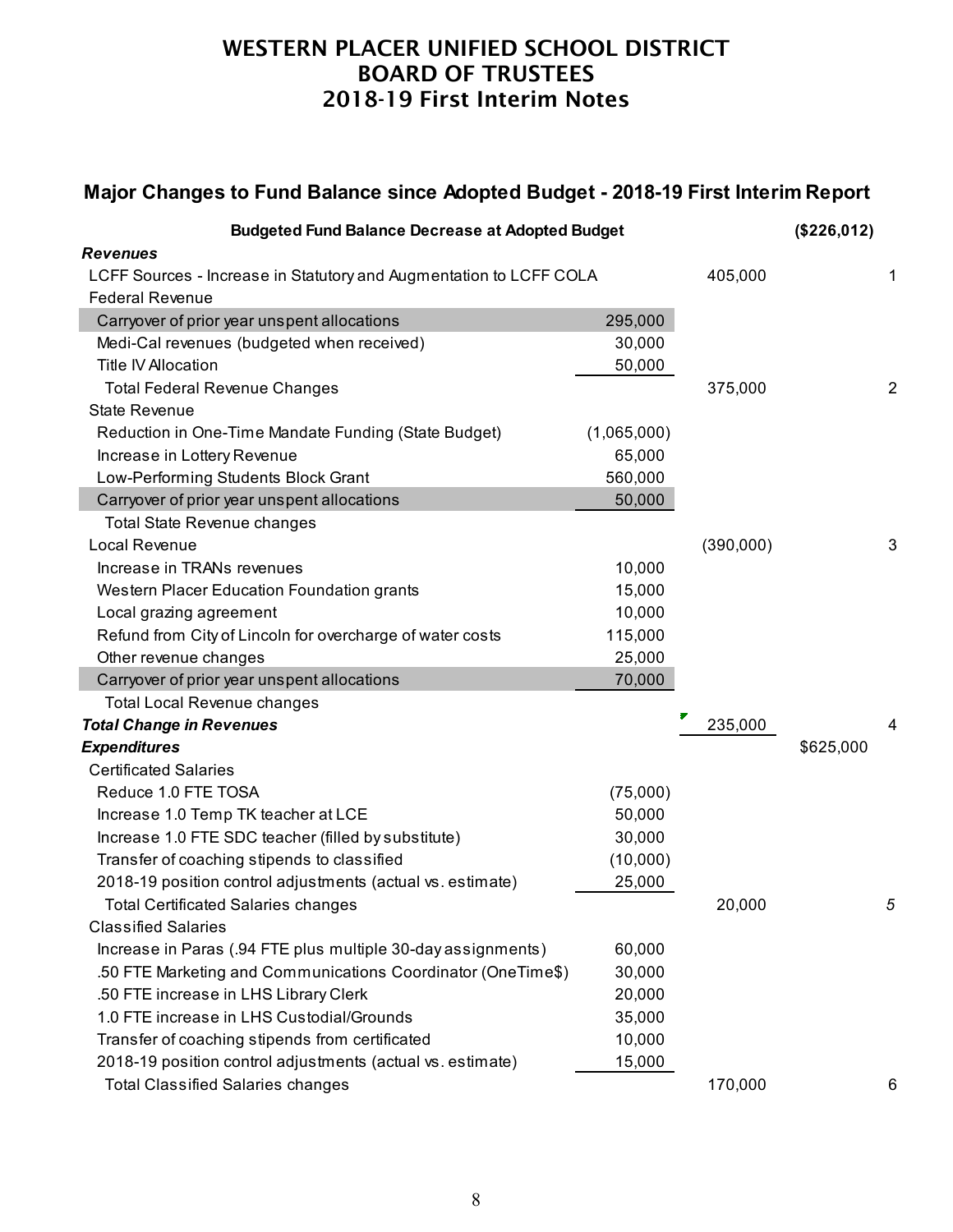### **Major Changes to Fund Balance since Adopted Budget - 2018-19 First Interim Report**

### *Expenditures (Continued)*

| <b>Budgeted Deficit Spending at First Interim</b>                              |                    |           | (4, 775, 455) |                |
|--------------------------------------------------------------------------------|--------------------|-----------|---------------|----------------|
| <b>Total Change in Budgeted FB</b>                                             |                    |           | (4, 549, 443) |                |
| Rounding                                                                       |                    |           | 4,443         |                |
| <b>Total Change in Expenditures</b>                                            |                    |           | 5,170,000     |                |
| Elimination of PCOE ROP billback                                               |                    | (55,000)  |               | 11             |
| Other Outgo                                                                    |                    |           |               |                |
| <b>Total Capital Outlay</b>                                                    |                    | 110,000   |               | 10             |
| Net transfers to other objects                                                 | (55,000)           |           |               |                |
| C/O of prior year unspent state and local funds                                | 165,000            |           |               |                |
| Capital Outlay                                                                 |                    |           |               |                |
| <b>Total Services and Other Operating Costs</b>                                |                    | 1,635,000 |               | 9              |
| Miscellaneous                                                                  | 40,000             |           |               |                |
| Net transfers from other objects                                               | 45,000             |           |               |                |
| <b>Grazing Agreement</b>                                                       | 10,000             |           |               |                |
| <b>Title IV Allocation</b>                                                     | 40,000             |           |               |                |
| Adjust utilities budgets                                                       | (20,000)           |           |               |                |
| C/O of prior-year co-curricular funds                                          | 75,000             |           |               |                |
| Legal settlements (Special Education)                                          | 45,000             |           |               |                |
| <b>TRANs expenditures</b>                                                      | 80,000             |           |               |                |
| C/O of prior year unspent local funds                                          | 325,000            |           |               |                |
| C/O of prior year unspent state funds                                          | 560,000            |           |               |                |
| C/O of prior year unspent federal funds                                        | 110,000            |           |               |                |
| Budget deferred maintenance expenditures                                       | 140,000            |           |               |                |
| Net increase in nonpublic schools/agencies budgets                             | 185,000            |           |               |                |
| Services & Other Operating Expenditures                                        |                    |           |               |                |
| <b>Total Books and Supplies changes</b>                                        |                    | 3,255,000 |               | 8              |
| Miscellaneous                                                                  | 55,000             |           |               |                |
| Net transfers from other objects                                               | 70,000             |           |               |                |
| Low-Performing Students Block Grant                                            | 525,000            |           |               |                |
| Lottery, ASES, CRANE revenue increases                                         | 65,000             |           |               |                |
| C/O of prior year unspent local funds<br>C/O of prior-year co-curricular funds | 190,000<br>285,000 |           |               |                |
| C/O of prior year unspent state funds                                          | 2,895,000          |           |               |                |
| C/O of prior year unspent federal funds                                        | 235,000            |           |               |                |
| Reduction in one-time Mandate funding                                          | (1,065,000)        |           |               |                |
| <b>Books and Supplies</b>                                                      |                    |           |               |                |
| <b>Total Benefits changes</b>                                                  |                    | 35,000    |               | $\overline{7}$ |
| Health benefits change - final position control adjustments                    | (25,000)           |           |               |                |
| Statutory benefits consistent with salary increases                            | 60,000             |           |               |                |
| <b>Benefits</b>                                                                |                    |           |               |                |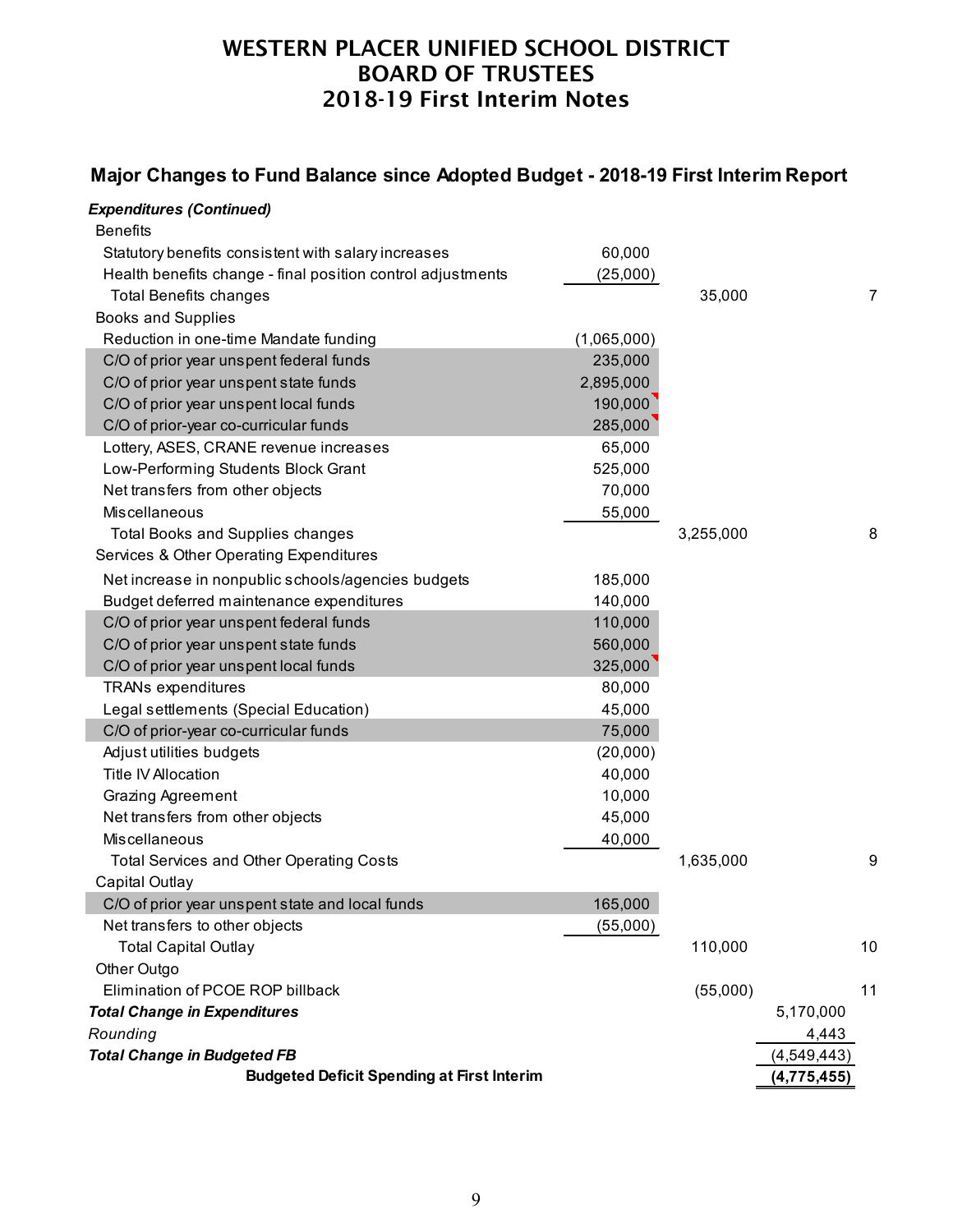# Multi-Year Projections 2018-19, 2019-20 and 2020-21 Budget Years:

The multi-year projections provide a view of the current year and subsequent two years' budgets.

|                                          | <b>First Interim</b> | Projection          | Projection            |
|------------------------------------------|----------------------|---------------------|-----------------------|
|                                          | 2018-19<br>Combined  | 2019-20<br>Combined | 2020-2021<br>Combined |
| Revenues                                 |                      |                     |                       |
| LCFF Funding - Base                      | 57,429,464           | 59,497,186          | 61,643,274            |
| LCFF Funding - Supplemental              | 3,757,125            | 3,902,601           | 4,008,006             |
| <b>Federal Revenue</b>                   | 2,649,761            | 2,324,885           | 2,324,885             |
| <b>State Revenue</b>                     | 7,480,064            | 5,753,216           | 5,195,977             |
| Local Revenue                            | 4,341,391            | 3,845,948           | 3,845,948             |
| <b>Total Revenue</b>                     | 75,657,805           | 75,323,836          | 77,018,090            |
| Expenditures                             |                      |                     |                       |
| <b>Certificated Salaries</b>             | 32,342,784           | 33,076,647          | 33,770,724            |
| <b>Classified Salaries</b>               | 9,500,752            | 9,612,381           | 9,748,954             |
| <b>Benefits</b>                          | 18,782,962           | 19,853,463          | 20,661,331            |
| <b>Books and Supplies</b>                | 8,816,646            | 3,620,260           | 3,093,120             |
| Other Services & Oper. Exp               | 8,440,925            | 7,278,136           | 7,278,136             |
| Capital Outlay                           | 443,971              | 79,562              | 79,562                |
| Other Outgo 7xxx                         | 2,085,729            | 2,085,729           | 2,085,729             |
| Transfer of Indirect 73xx                | (3,869)              | (3,869)             | (33,968)              |
| <b>Total Expenditures</b>                | 80,409,900           | 75,602,309          | 76,683,587            |
| Deficit/Surplus                          | (4,752,095)          | (278, 473)          | 334,503               |
| Transfers In                             |                      |                     | 150,000               |
| Transfers out                            | (23, 360)            | (23,360)            | (23,360)              |
| Contributions to Restricted              |                      |                     |                       |
| Net increase (decrease) in Fund          |                      |                     |                       |
| <b>Balance</b>                           | (4,775,455)          | (301, 833)          | 461,143               |
| <b>Beginning Balance</b>                 | 8,348,772            | 3,573,317           | 3, 271, 484           |
| <b>Ending Fund Balance</b>               | 3,573,317            | 3,271,484           | 3,732,627             |
| <b>Components of Ending Fund Balance</b> |                      |                     |                       |
| Nonspendable:                            |                      |                     |                       |
| Reserve - Revolving Fund                 | 5,000                | 5,000               | 5,000                 |
| <b>Restricted:</b>                       |                      |                     |                       |
| Reserve - Designated Programs            | 336,990              | 496,990             | 656,990               |
| Unassigned/Unappropriated:               |                      |                     |                       |
| Reserve - Economic Uncertainty @ 3%      | 2,412,998            | 2,268,770           | 2,301,208             |
| Reserve - Additional LCFF                |                      |                     |                       |
| Supplemental Required Increase Budget    |                      |                     |                       |
| 19-20 & 20-21                            |                      | 67,468              | 109,481               |
| Reserve - RRM Contribution Increased     |                      |                     |                       |
| to 3% in 2020-21                         |                      |                     | 366,882               |
| Reserve - Charter Technical Assistance   | 237,296              | 215,564             | 193,832               |
| Reserve - Unassigned Economic            |                      |                     |                       |
| Uncertainty surplus/(deficit)            | 581,033              | 217,692             | 99,234                |
| <b>Total Ending Fund Balance</b>         | 3,573,317            | 3,271,484           | 3,732,627             |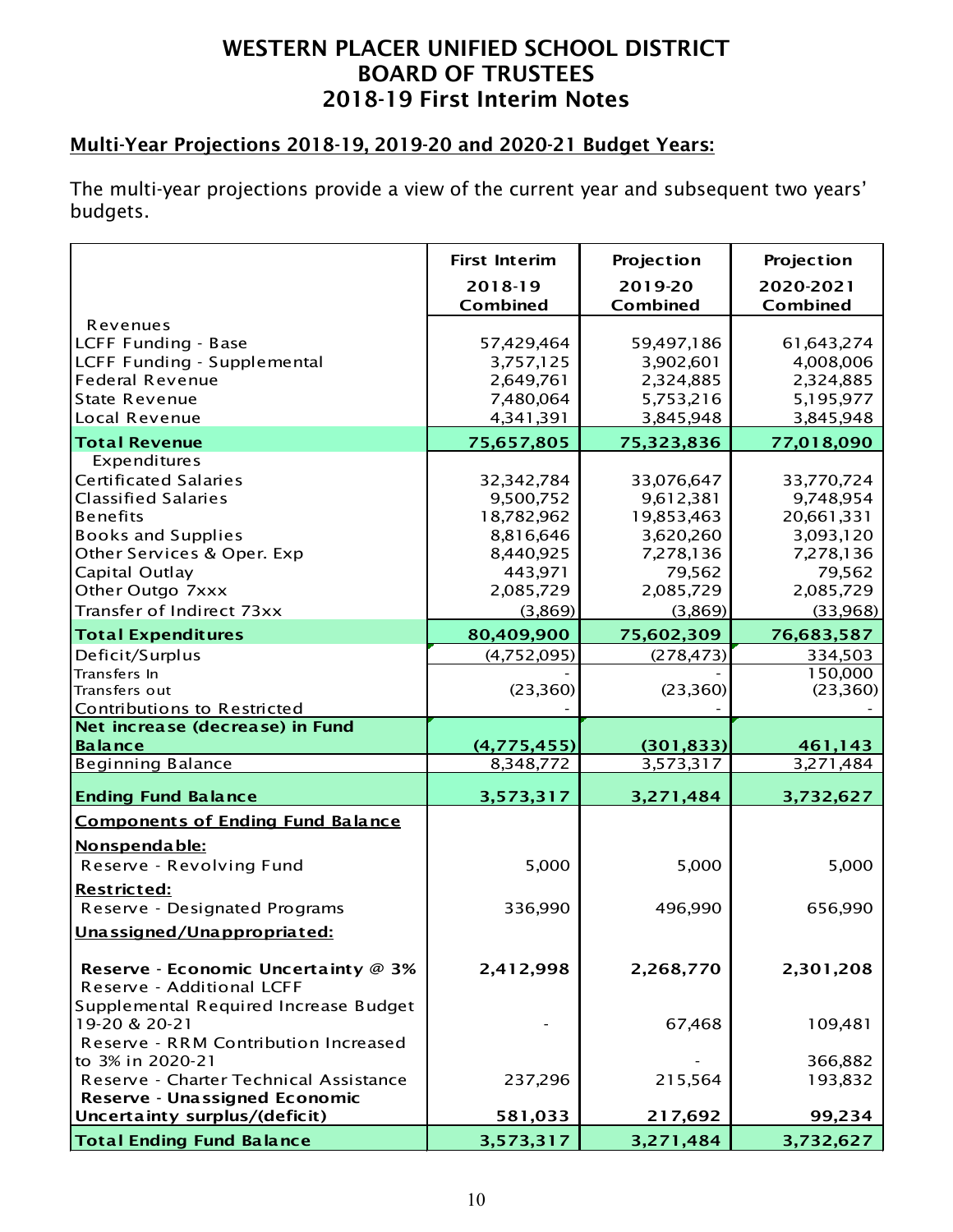#### Multi-Year Projections 2018-19, 2019-20 and 2020-21 Budget Years:

The multi-year projections provide a view of the current year and subsequent two years' budgets. The multi-year projections are built on assumptions provided by PCOE Common Message, School Services of California, the 2018-19 State adopted budget, the State Dept. of Finance (DOF), FCMAT LCFF Calculator, federal funding projections and district trends and data.

The multi-year projections also include a proposed adjustment to the budget in 2020-21 to meet the District's First Interim Budget multi-year positive certification. In the 2018-19 fiscal year we are proposing to eliminate the final scheduled \$200,000 transfer of Wetlands Reserve funds back to Fund 17. In the 2020-21 budget year we are proposing to transfer a total of \$150,000 Wetlands Reserve funds from Fund 17 to the General Fund to support the 2020-21 projected budget deficit. At 2020-21 budget year, the total outstanding Wetlands Reserve balance due to Fund 17 would be approximately \$350,000. No other budget reductions are necessary at this time to meet the District's positive certification.

#### Local Control Funding Formula

The Governor's 2018-19 Proposed State budget includes full implementation of LCFF funding, two years earlier than the original program of implementation date. This increase provides approximately \$1 million of additional LCFF base funding for the district.

#### CalSTRS and CalPERS Employer Contributions

STRS employer rates increased to 16.28% in 2018-19, up from 14.43% in 2017-18, while CalPERS increased to 18.062% in 2018-19 from 15.53% in 2017-18. No specific state funds are provided for these statutory pension cost increases. CalPERS is not subject to state law and the CalPERS Board can change rates as needed.

PERS Projected Fiscal Year 2018-19 2019-20 2020-21 2021-22 2022-23 2023-24 2024-25 Employer Rate 18.062% 20.7% 23.4% 24.5% 25.0% 25.5% 25.7%

Adopted/projected CalPERS rates are as follows:

Under current law, once the legislated rates are achieved, CalSTRS will have the authority to marginally increase or decrease the employer contribution rate. Statutory CalSTRS rates through 2021-22 are below:

| <b>Fiscal Year</b>        |           | 2018-19 2019-20 | 2020-21 | 2021-22 |
|---------------------------|-----------|-----------------|---------|---------|
| <b>STRS Employer Rate</b> | $16.28\%$ | 18.13%          | 19.1%   | 18.6%   |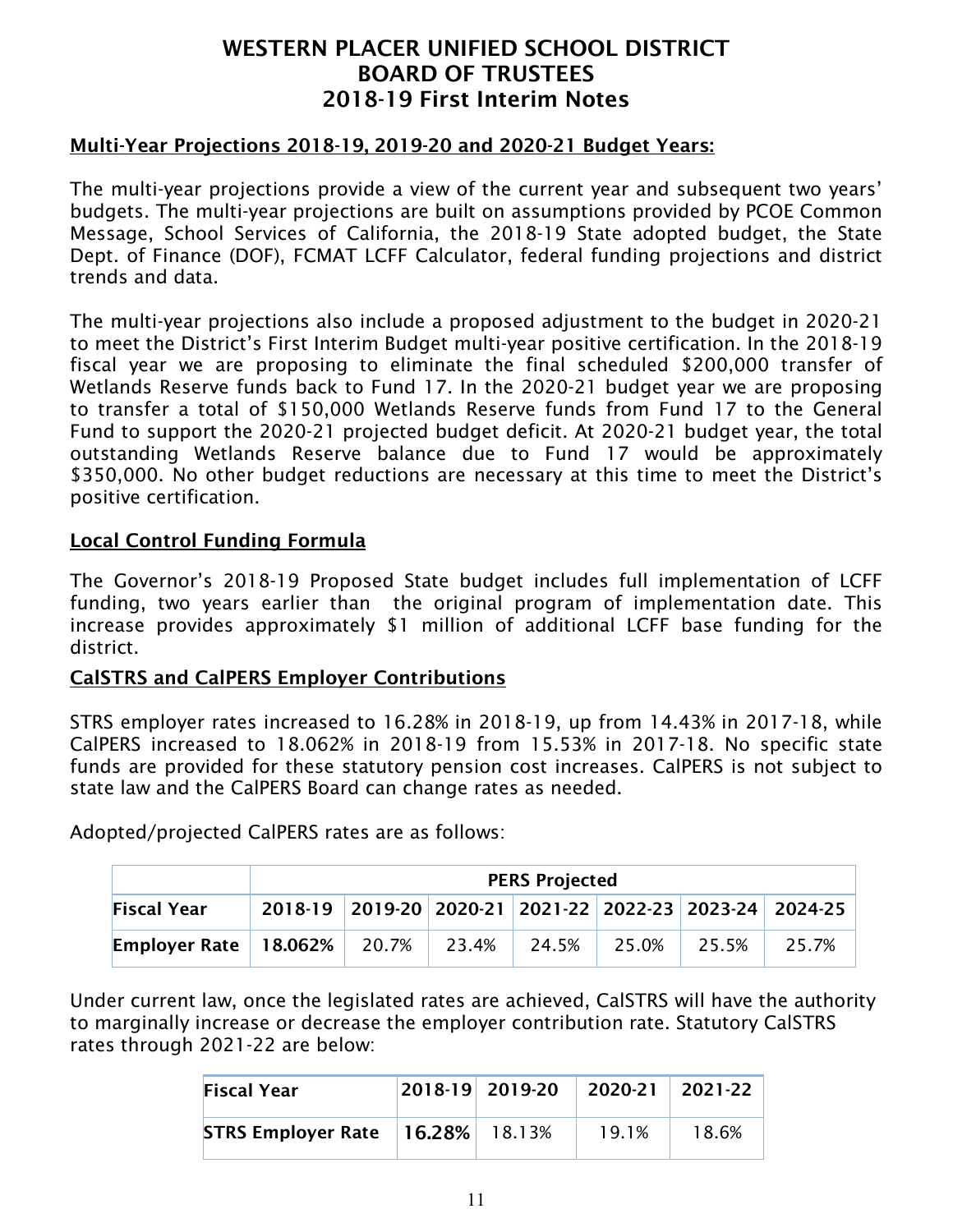The CalSTRS and CalPERS additional costs associated with the employer rates increase over the next three years as follows:

|                                           | 2018-19         |     | 2019-20   | 2020-2021 |           |
|-------------------------------------------|-----------------|-----|-----------|-----------|-----------|
| <b>STRS Additional Costs Per Year</b>     | 543,111         | - S | 552,344   |           | 294,531   |
| <b>PERS Additional Costs Per Year</b>     | 208,836         |     | 164,085   |           | 170,293   |
| Total Per Year \$                         | 751.947         |     | 716,429   |           | 464,823   |
|                                           |                 |     |           |           |           |
| <b>STRS Additional Costs - Cumulative</b> | $$5,182,166$ \, |     | 5,734,510 |           | 6,029,041 |
| <b>PERS Additional Costs - Cumulative</b> | 459,602         |     | 623,687   |           | 793,979   |
| <b>Total Cumulative</b>                   | 5,641,768       |     | 6,358,197 |           | 6,823,020 |

#### **Property Taxes**

Property taxes revenues continue to show stabilization and moderate growth since 2013- 14. Property taxes in Placer County had fluctuated with a net decline for a number of years but we saw an increase of approximately 7.0% in 2016-17 and another 3.92% increase in 2017-18. Current projections indicate property taxes will increase by approximately 3.8% in 2018-19 based on current tax rolls, and a conservative 3% for the 2019-20 and 2020-21 fiscal years.

#### Enrollment and ADA

For the 2017-18 school year, the District enrollment increased by 82 students, a 1.2% increase. With the exception of a one-year decline of 54 students in 2014-15, the District has experienced an average annual enrollment increase of approximately 1.0% over the past seven years. Average Daily Attendance rates (ADA) have ranged from a high of 96.2% in 2015-16 to a low of 95.5% in 2012-13 with an average ADA rate of 95.9% for the last five years.

Enrollment and attendance projections for the current 2018-19 budget year, Adopted and First Interim, and the next two budget years are listed below:

|                                  | 18/19          | <b>18/19 First</b> | 19/20             | 20/21             |
|----------------------------------|----------------|--------------------|-------------------|-------------------|
|                                  | <b>Adopted</b> | Interim            | <b>Projection</b> | <b>Projection</b> |
| <b>Enrollment</b>                | 7,030          | 7,030              | 7,100             | 7,171             |
| <b>ADA Yield</b>                 | 95.8%          | 95.8%              | 95.8%             | 95.8%             |
| <b>ADA</b>                       | 6,753          | 6,753              | 6,821             | 6,889             |
| % Increase (Decrease) Enrollment | 1.0%           | 1.0%               | 1.0%              | 1.0%              |
| # Increase (Decrease) Enrollment | 70             | 70                 | 70                | 71                |

With the delay of the expansion of John Adams Charter School, we saw a minimal loss of approximately 30 students at 2017-18 P-2 reporting. We will continue to assess the impact on enrollment as the charter adds grades to their charter school in the future.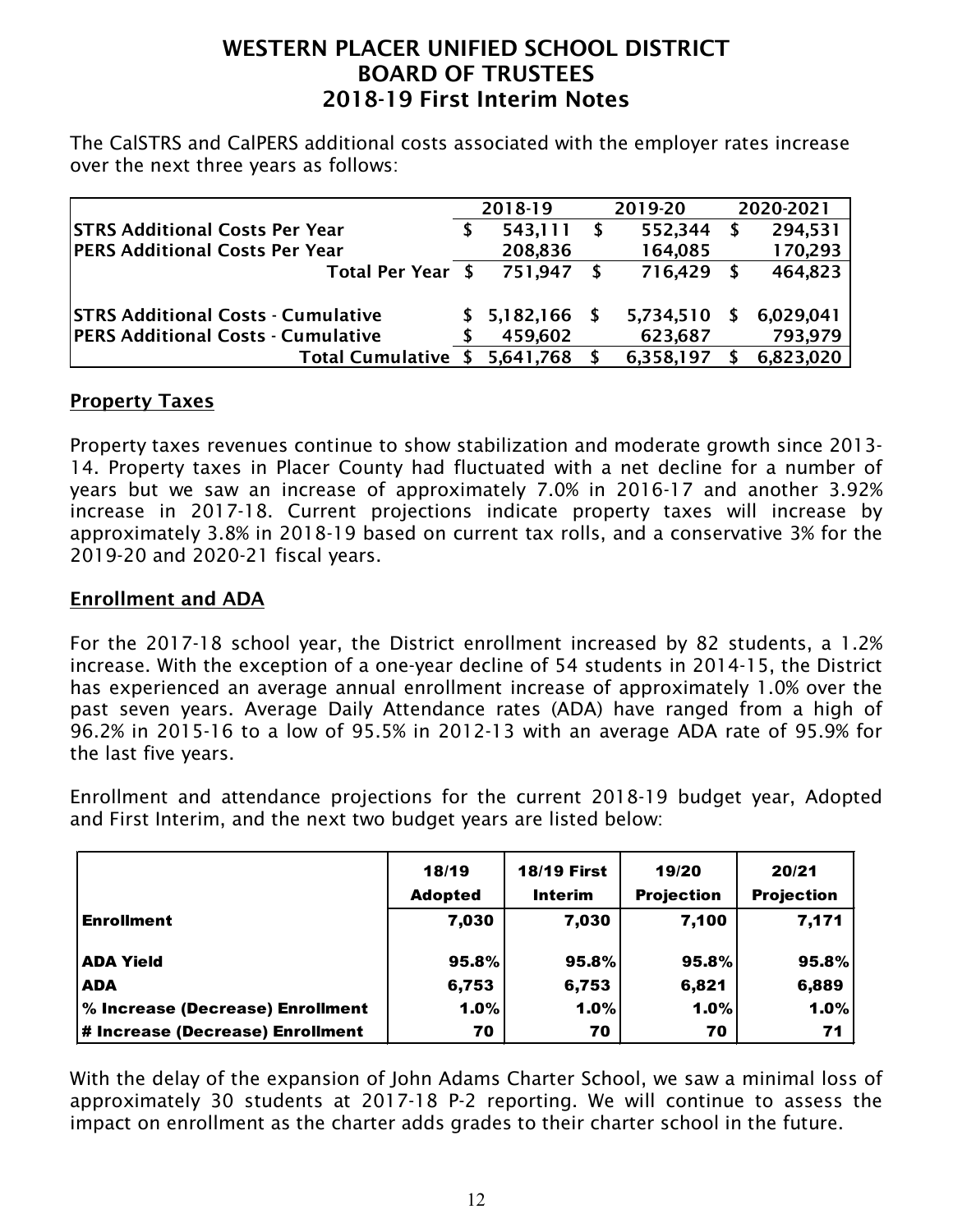

The following chart shows historical and projected enrollment data:

### Contributions to Restricted Programs

Some categorical programs require contributions from the district unrestricted funds as the funding received does not cover the expenditures for that specific program. A summary of the change in contributions from 2018-19 First Interim Budget to 2018-19 Adopted Budget is presented below:

| <b>Contributions to Restricted Programs</b><br>2018-19 First Interim and 2018-19 Budget |                 |          |                  |                                 |           |                                                                                                                      |  |  |
|-----------------------------------------------------------------------------------------|-----------------|----------|------------------|---------------------------------|-----------|----------------------------------------------------------------------------------------------------------------------|--|--|
| Program                                                                                 | <b>Resource</b> |          | First<br>Interim | <b>Adopted</b><br><b>Budget</b> | Change    | Comments                                                                                                             |  |  |
| Special Ed-Basic Grant<br>(PL94-142)                                                    | 3310            | $^\star$ | \$1,998,037      | \$1,902,594                     | \$95,443  | Add'l .94 FTE para, final position<br>control adjustments                                                            |  |  |
| Spec Ed Pre-School                                                                      | 3315            | $\ast$   | \$0              | \$141                           | ( \$141)  |                                                                                                                      |  |  |
| Special Ed Pre-School                                                                   | 3320            |          | \$169,672        | \$170,383                       | (\$711)   |                                                                                                                      |  |  |
| <b>Special Education</b>                                                                | 6500            | $\star$  | \$7,346,571      | \$7,136,420                     | \$210,151 | \$185k increase in NPS/NPA budgets,<br>long-term sub for new 1.0 FTE SDC<br>teacher position, final position control |  |  |
| Maintenance                                                                             | 8150            |          | \$1,877,987      | \$1,877,987                     | \$0       |                                                                                                                      |  |  |
| <b>Total Contribution to Restricted Programs</b>                                        |                 |          | \$11,392,267     | \$11,087,525                    | \$304,742 |                                                                                                                      |  |  |
| Total Special Ed Contribution                                                           |                 |          | 9,514,280        | \$9,209,538                     | \$304,742 |                                                                                                                      |  |  |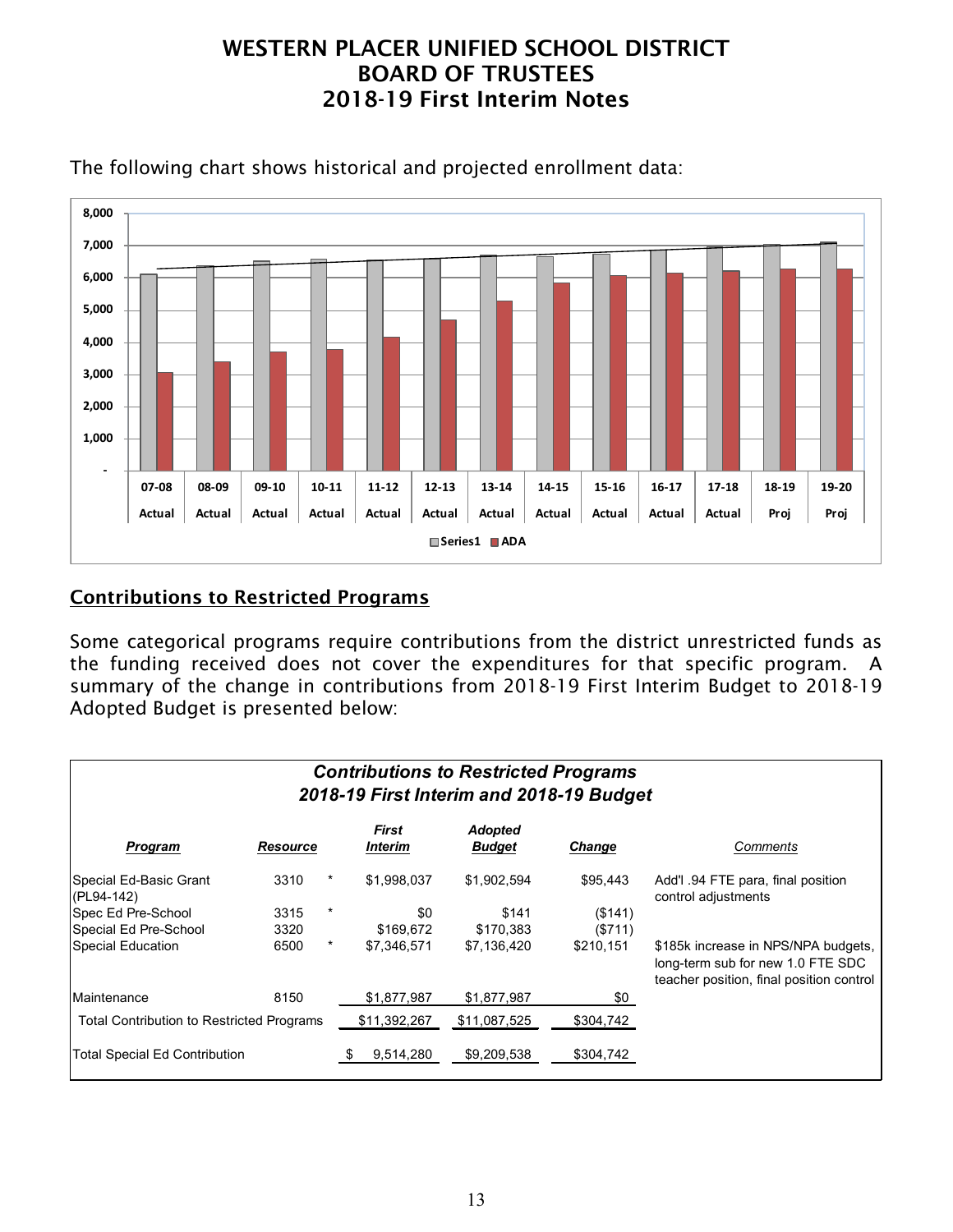### Cash

As a significant portion of our State funding is from property taxes and those payments are apportioned by the State only three times a year, the District must use short-term TRANS (Tax Revenue Anticipation Notes) borrowing to provide General Fund cash flow support during the remaining nine non-apportionment months.

In 2018-19, the District is using a \$14.5 million TRANS borrowing to provide cash flow support from October through June. Without a TRANS issuance, we historically experience a negative General Fund cash balance for the two to three months preceding our property tax payments each year in December. This is typical of districts that rely on property taxes to backfill LCFF funding. The District plans to continue to participate in TRANS borrowing for any fiscal years where the District General Fund is dependent upon cash flow needs.

The chart below shows the actual and projected cashflow balance by month for the current 2018-19 fiscal year and projected 2019-20 fiscal years assuming a TRANS for both years.